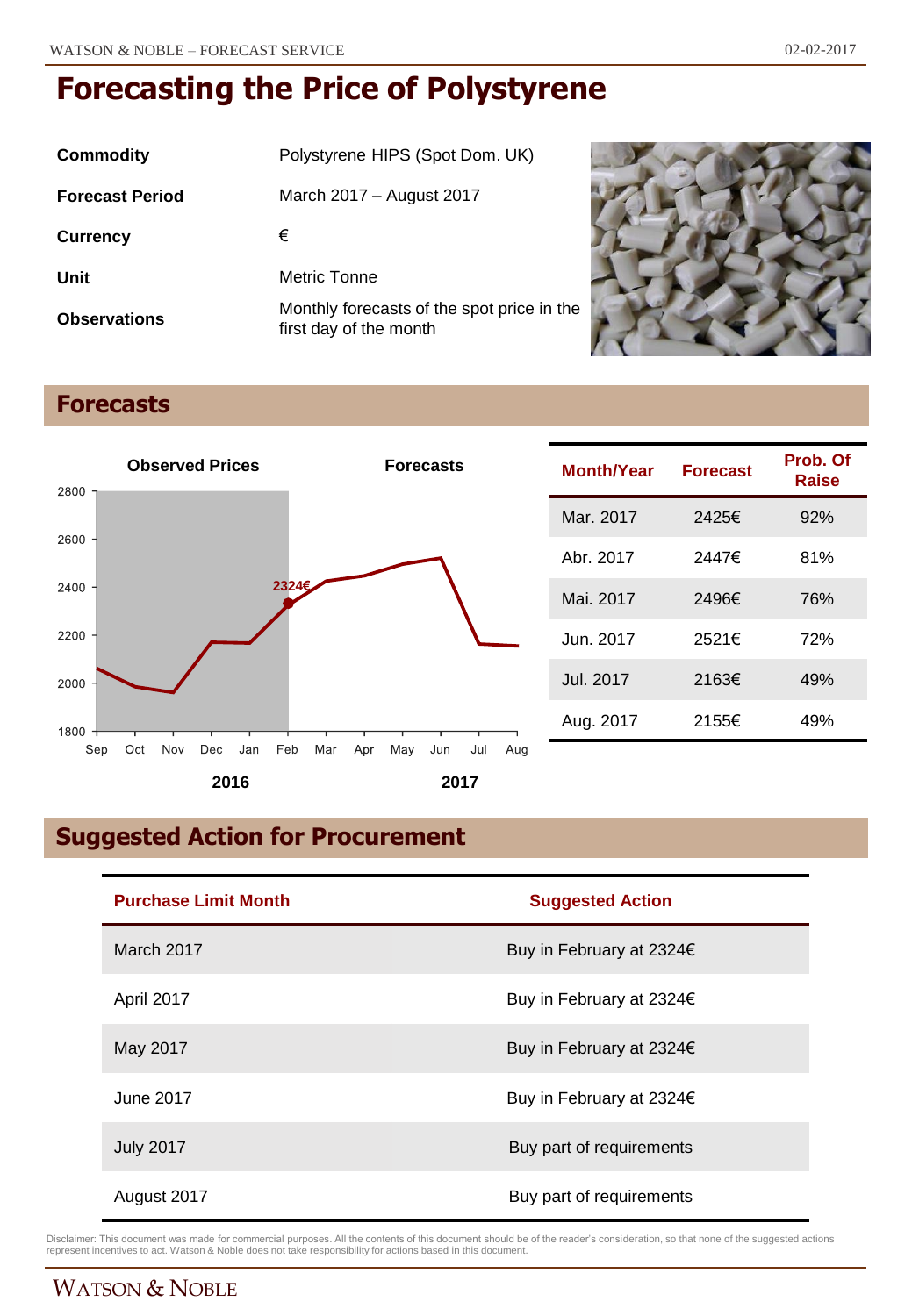## **Impact Analysis: One Month Forecast**



Our algorithm forecasts a higher price of HIPS in one month: it is expectable that the price increases 4,32% from 2324€ to 2425€ until the beginning of March.

### **Indices of Factors**



#### **Interpretation**

- **Decrease of Supply:** Positive pressure of the Supply index
- **Increase of Demand:** Positive pressure of the Demand index
- **Considerably positive pressure of the index of HIPS**
- Positive pressure of the index of variables representing the market upstream
- Slightly positive pressure of the index of variables representing the market downstream
- Slightly positive pressure of the financial index
- Positive pressure of other commodities and other factors
- **Focus on Euro, Singapore, and Poland**





Disclaimer: This document was made for commercial purposes. All the contents of this document should be of the reader's consideration, so that none of the suggested actions<br>represent incentives to act. Watson & Noble does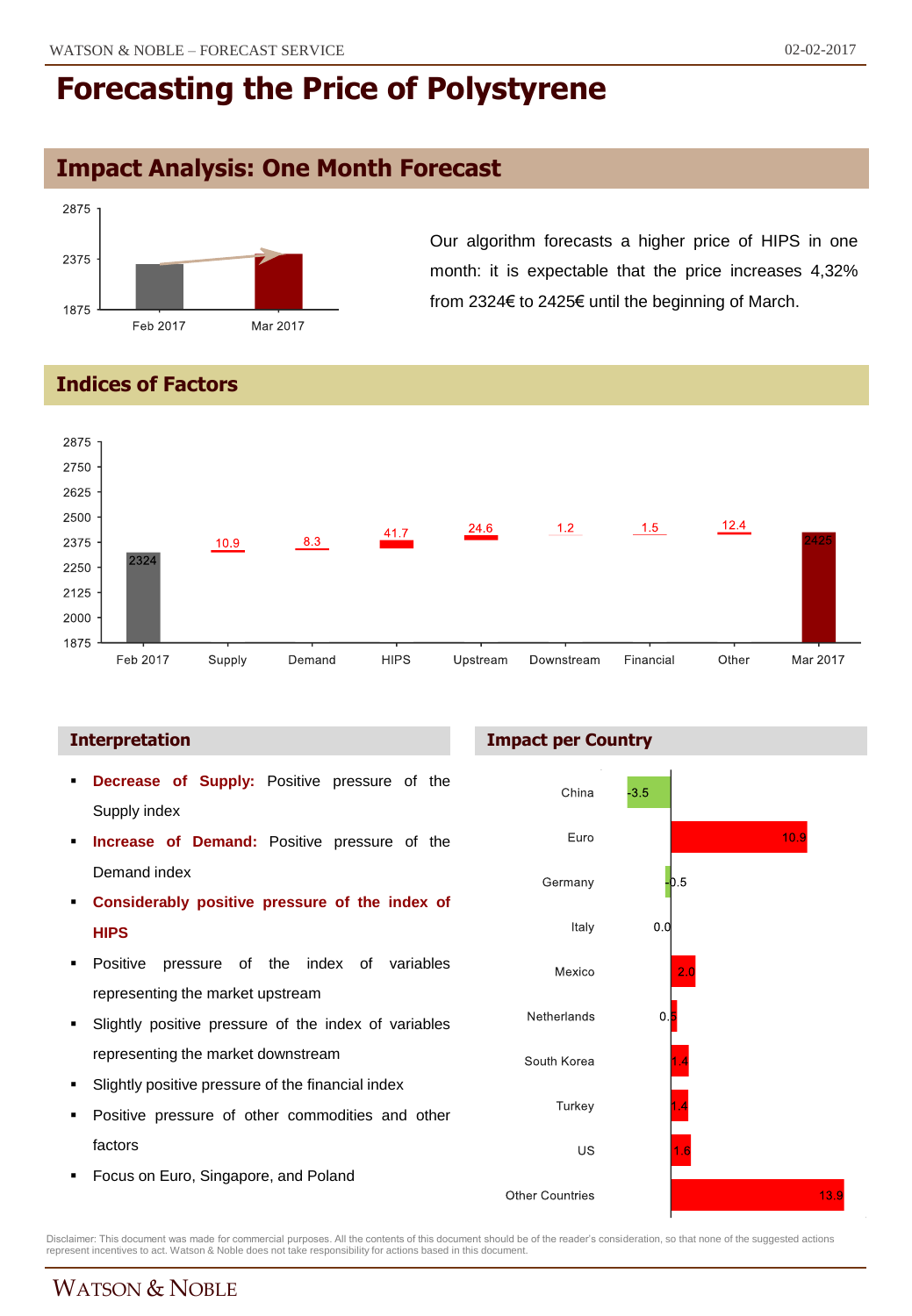## **Impact Analysis: Two Months Forecast**



Our algorithm forecasts a higher price of HIPS in two months: it is expectable that the price increases 5,27% from 2324€ to 2447€ until the beginning of April.

### **Indices of Factors**



- **Decrease of Supply:** Positive pressure of the Supply index
- **Increase of Demand:** Positive pressure of the Demand index
- **Considerably positive pressure of the index of HIPS**
- Positive pressure of the index of variables representing the market upstream
- **Positive pressure of the index of variables** representing the market downstream
- Positive pressure of the financial index
- **Positive pressure of other commodities and other** factors
- **Focus on Euro, Singapore, and Italy**





Disclaimer: This document was made for commercial purposes. All the contents of this document should be of the reader's consideration, so that none of the suggested actions<br>represent incentives to act. Watson & Noble does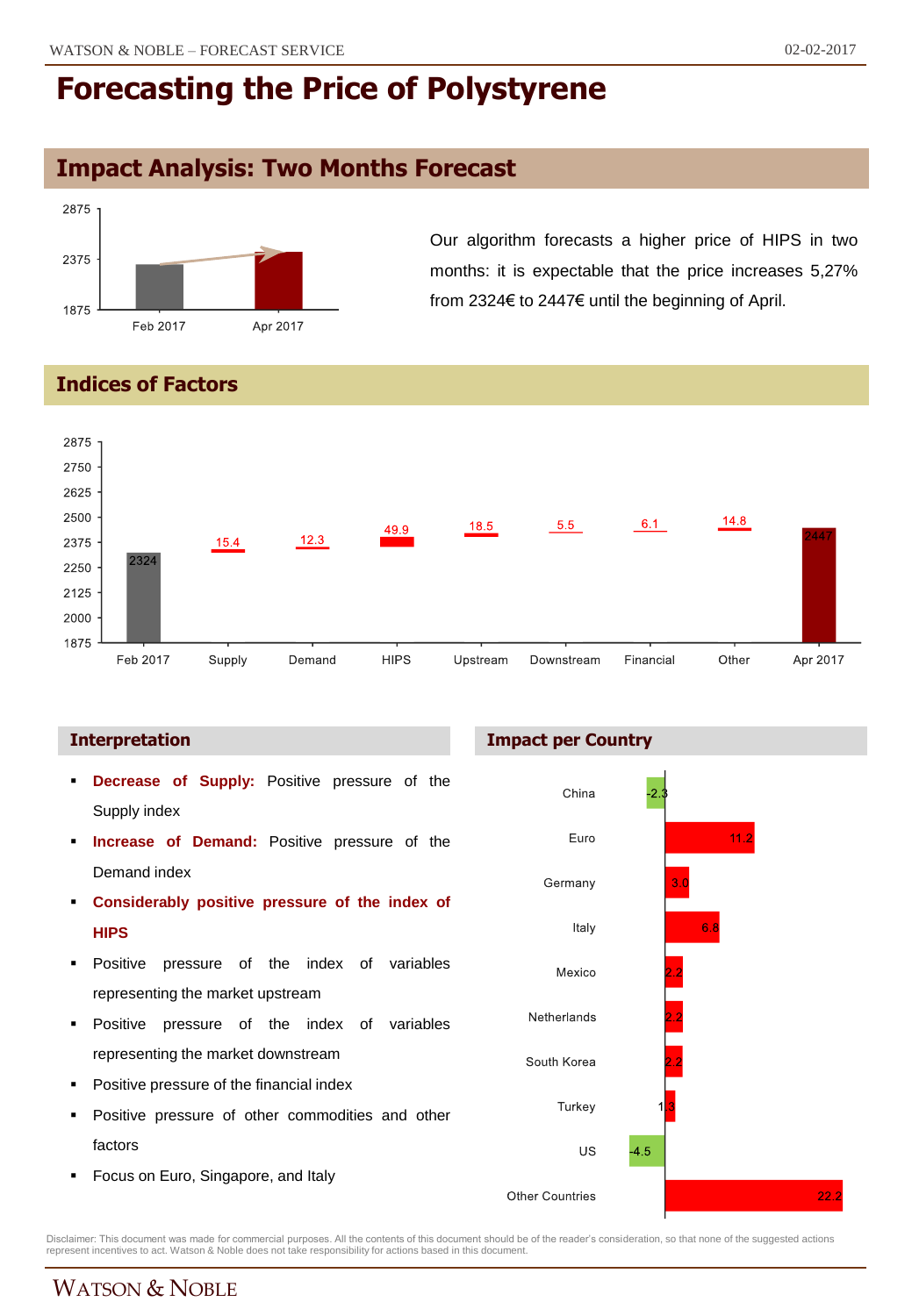## **Impact Analysis: Three Months Forecast**



Our algorithm forecasts a higher price of HIPS in three months: it is expectable that the price increases 7,36% from 2324€ to 2496€ until the beginning of May.

### **Indices of Factors**



- **Decrease of Supply:** Positive pressure of the Supply index
- **Increase of Demand:** Positive pressure of the Demand index
- Positive pressure of the index of HIPS
- Positive pressure of the index of variables representing the market upstream
- **Positive pressure of the index of variables** representing the market downstream
- Positive pressure of the financial index
- Positive pressure of other commodities and other factors
- Focus on Japan, Italy, and Euro

#### **Interpretation Impact per Country**



Disclaimer: This document was made for commercial purposes. All the contents of this document should be of the reader's consideration, so that none of the suggested actions<br>represent incentives to act. Watson & Noble does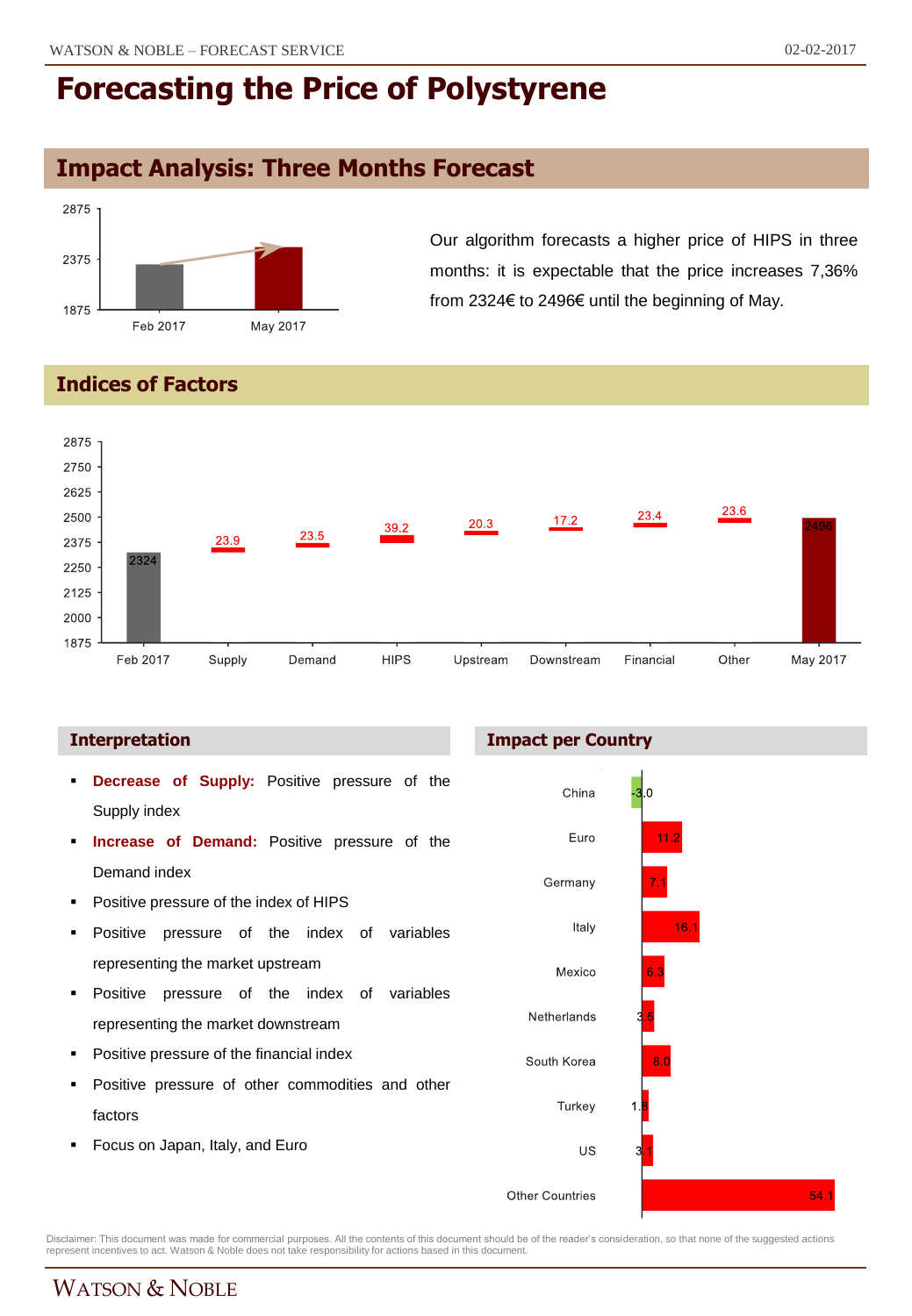# **Impact Analysis: Four Months Forecast**



Our algorithm forecasts a higher price of HIPS in four months: it is expectable that the price increases 8,44% from 2324€ to 2521€ until the beginning of June.

### **Indices of Factors**



- **Decrease of Supply:** Positive pressure of the Supply index
- **Increase of Demand:** Positive pressure of the Demand index
- Positive pressure of the index of HIPS
- Positive pressure of the index of variables representing the market upstream
- **Positive pressure of the index of variables** representing the market downstream
- Positive pressure of the financial index
- Positive pressure of other commodities and other factors
- Focus on Japan, France, and Italy

#### **Interpretation Impact per Country**



Disclaimer: This document was made for commercial purposes. All the contents of this document should be of the reader's consideration, so that none of the suggested actions<br>represent incentives to act. Watson & Noble does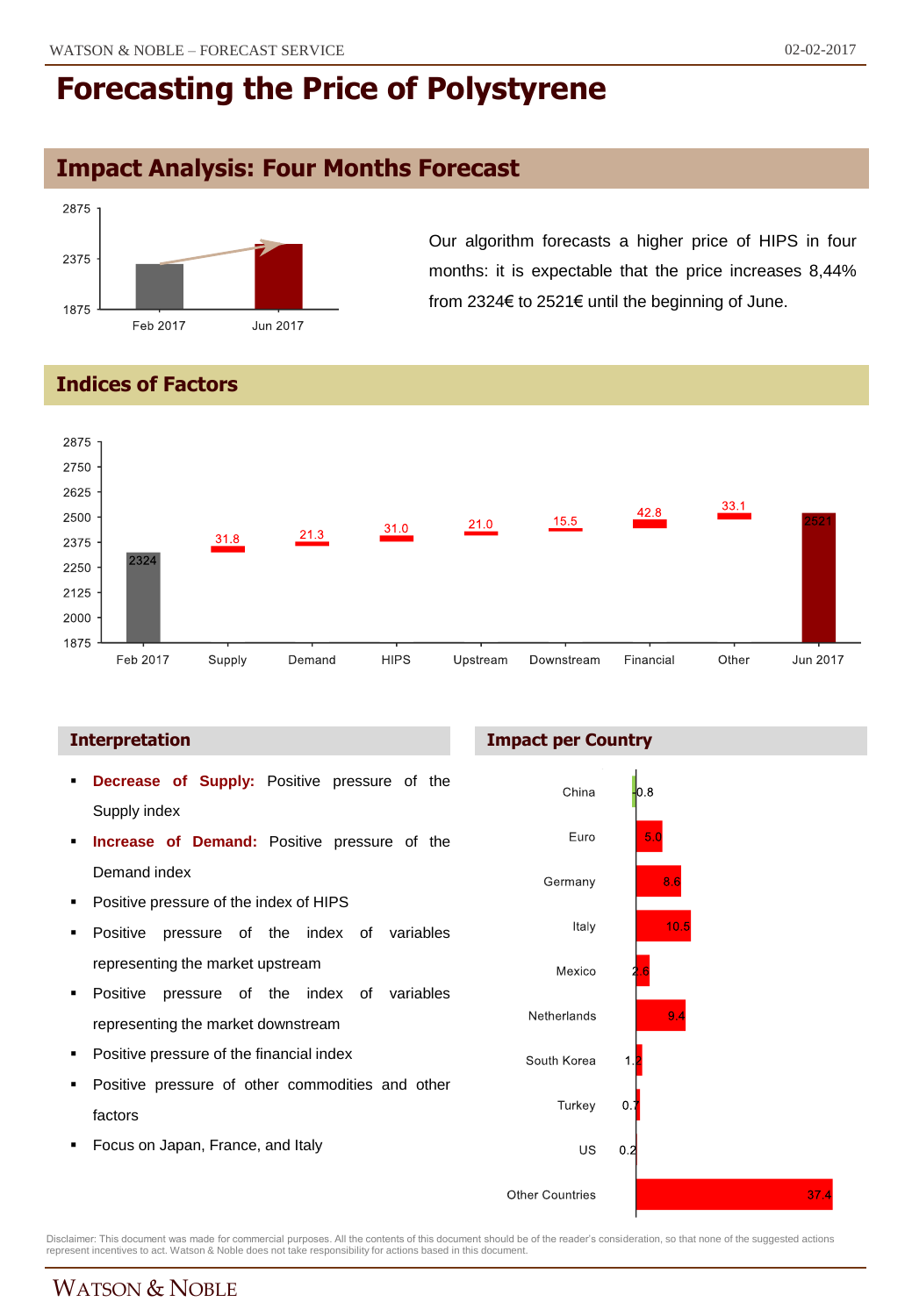## **Impact Analysis: Five Months Forecast**



Our algorithm forecasts a lower price of HIPS in five months: it is expectable that the price decreases 6,93% from 2324€ to 2163€ until the beginning of July.

### **Indices of Factors**



- **Increase of Supply:** Negative pressure of the Supply index
- **Decrease of Demand:** Negative pressure of the Demand index
- **Considerably negative pressure of the index of HIPS**
- Slightly negative pressure of the index of variables representing the market upstream
- Slightly positive pressure of the index of variables representing the market downstream
- Negative pressure of the financial index
- Negative pressure of other commodities and other factors
- **Focus on Japan, Singapore, and UK**

#### **Interpretation Impact per Country**



Disclaimer: This document was made for commercial purposes. All the contents of this document should be of the reader's consideration, so that none of the suggested actions<br>represent incentives to act. Watson & Noble does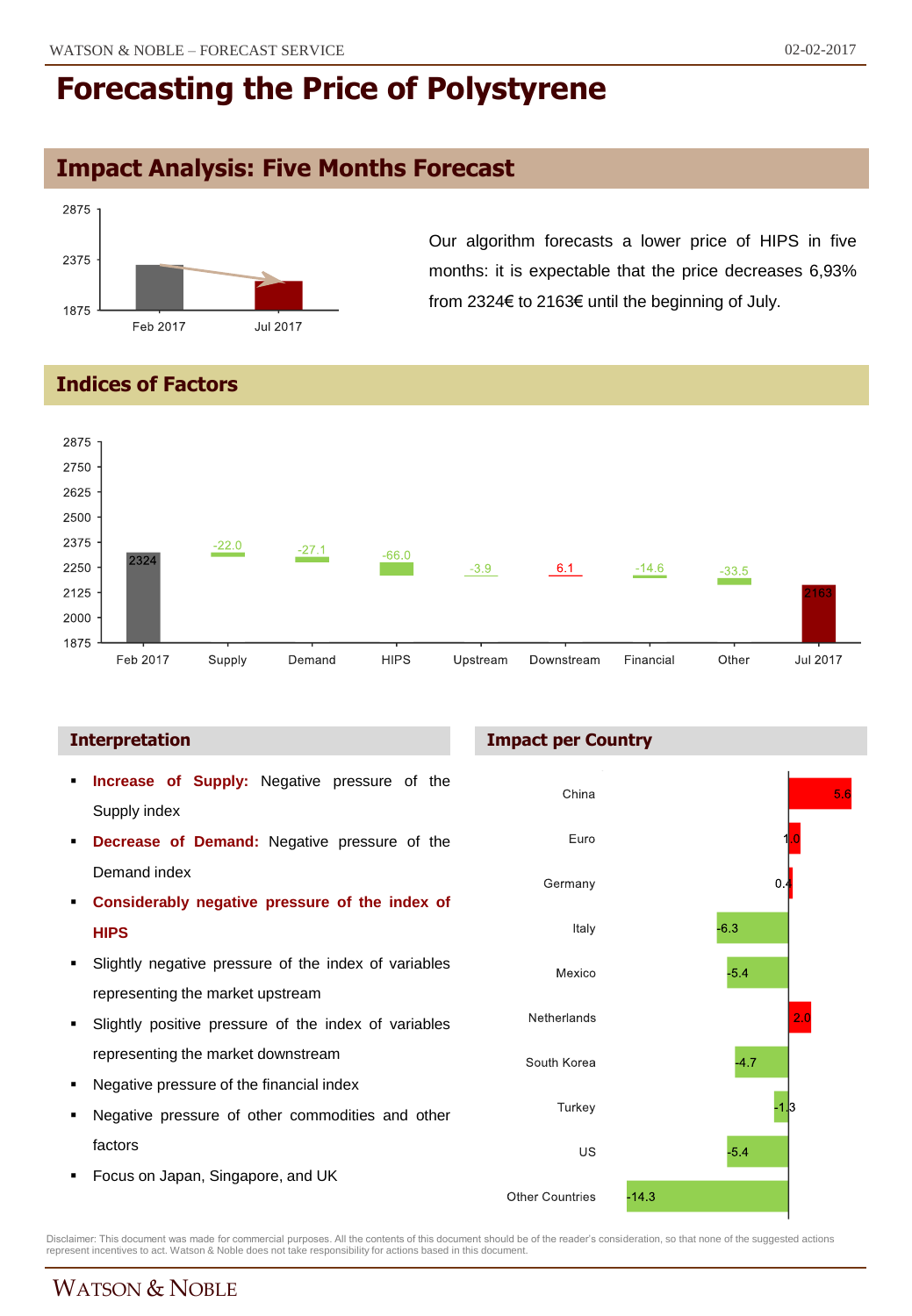# **Impact Analysis: Six Months Forecast**



Our algorithm forecasts a lower price of HIPS in six months: it is expectable that the price decreases 7,27% from 2324€ to 2155€ until the beginning of August.

### **Indices of Factors**



- **Increase of Supply:** Negative pressure of the Supply index
- **Decrease of Demand:** Negative pressure of the Demand index
- **Considerably negative pressure of the index of HIPS**
- Slightly negative pressure of the index of variables representing the market upstream
- Slightly negative pressure of the index of variables representing the market downstream
- Slightly positive pressure of the financial index
- Negative pressure of other commodities and other factors
- **Focus on Italy, Japan, and Belgium**

#### **Interpretation Impact per Country**



Disclaimer: This document was made for commercial purposes. All the contents of this document should be of the reader's consideration, so that none of the suggested actions<br>represent incentives to act. Watson & Noble does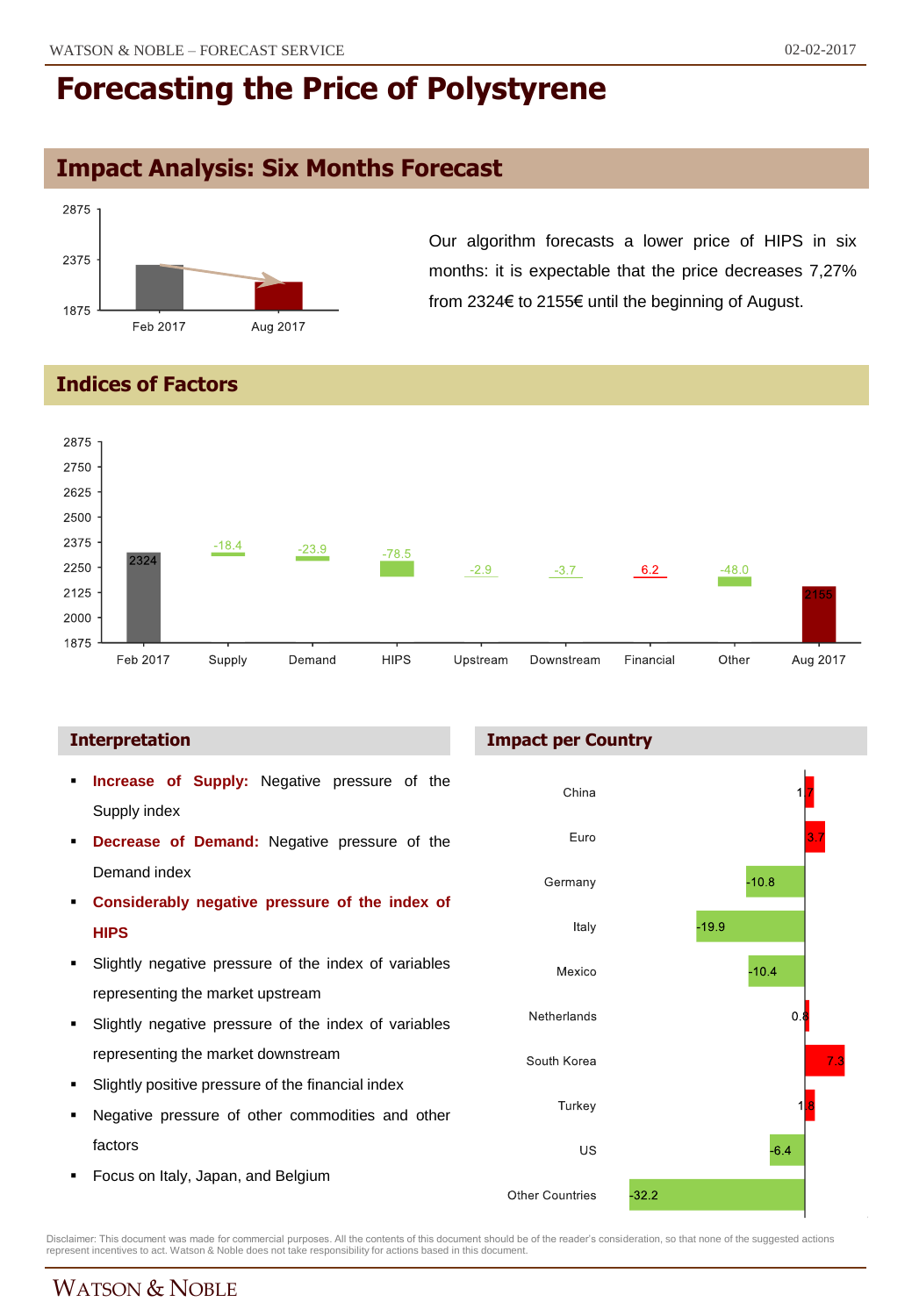## **APPENDIX I – Technical Explanation of the Impact Analysis**

In this appendix, we explain the impact analysis of the factors that most contribute for our forecasts.

This Impact Analysis is conducted individually for **each time horizon**, allowing for a distinction between the indices of variables that contribute for our forecasts at short and medium run.

For each time horizon, our analysis has **two components**: first, we present the impact of variables grouped by **indices of factors**; second we present the impact of variables grouped by **indices of countries.**

### **Indices of Factors**

**Indices of factors** are indices of the weighted contributions of the variables grouped in those factors.

**Supply Index:** composed of macroeconomic variables of the producing and exporting countries. It includes variables such as production, exchange rates, inflation, monetary policy, and wages. For example, an increase in wages implies higher production costs which should (in linear, general, and *ceteris paribus* terms) generate an incentive to increase prices;

**Demand index:** composed of macroeconomic variables of the consuming and importing countries. It includes variables such as production, exchange rates, inflation, monetary policy, and wages. For example, a decrease in a consumer confidence index should (in linear, general, and *ceteris paribus* terms) increase savings and decrease demand, leading to lower prices;

**Polystyrene Index**: composed of variables related to Polystyrene. It includes variables such as the price of Polystyrene in different regions of the world and exports, imports, and producer prices of Polystyrene in some countries. For example, an increase in the price of Polystyrene in other region may imply an increase in the price of Polystyrene in Europe due to arbitrage movements;

**Upstream index:** composed of variables related to Styrene and Oil. It includes variables such as the price and exports, imports, and producer prices of the inputs in some countries. For example, an increase in the price of Styrene should (in linear, general, and *ceteris paribus* terms) generate an increase in the price of Polystyrene;